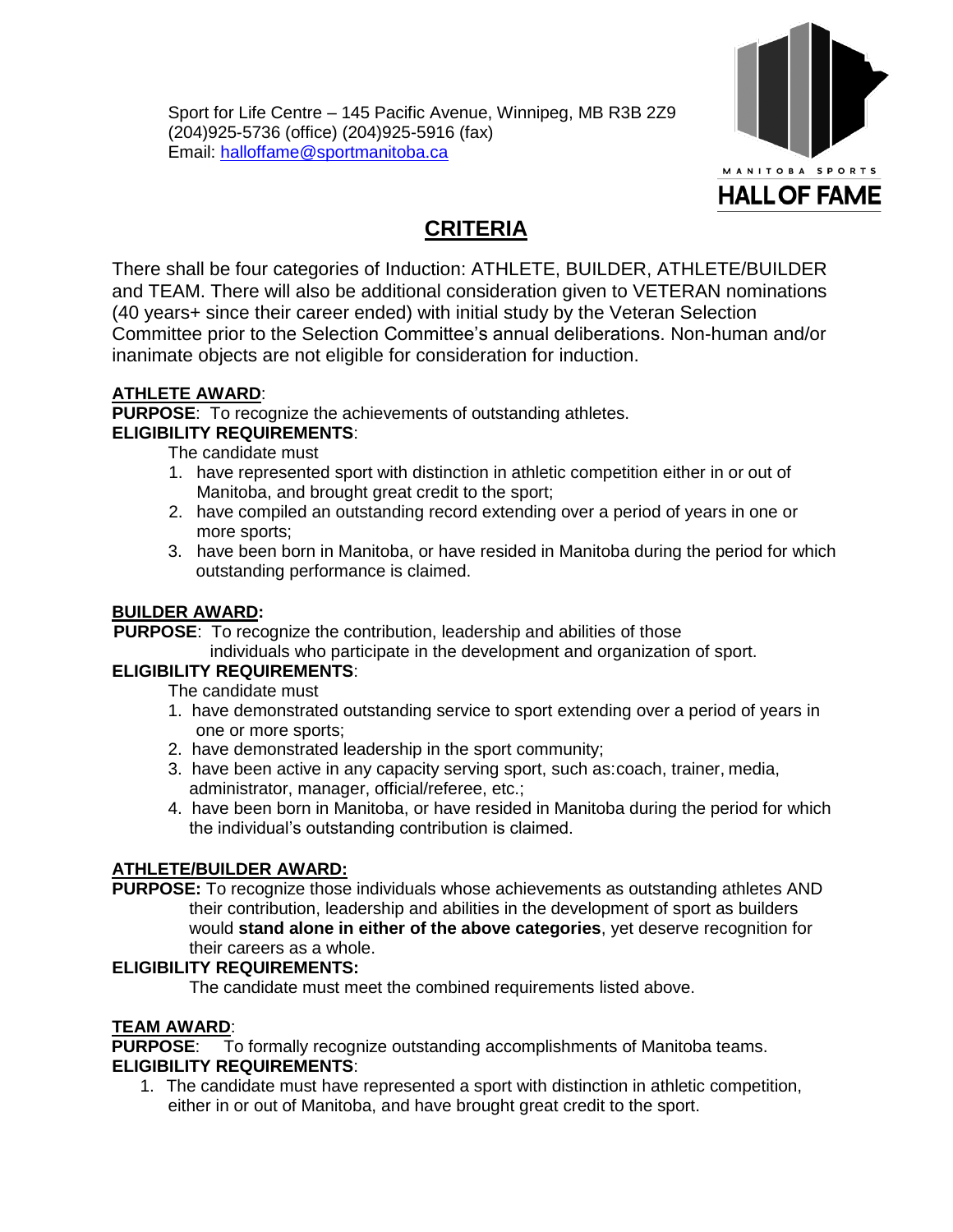

## **NOMINATION FOR INDUCTION**

# **PLEASE TYPE OR PRINT**



|                                         |                   |                | for induction into the Manitoba |  |
|-----------------------------------------|-------------------|----------------|---------------------------------|--|
|                                         | (name of nominee) |                |                                 |  |
| Sports Hall of Fame in the category of: |                   |                |                                 |  |
| ATHLETE                                 |                   | <b>BUILDER</b> |                                 |  |
| ATHLETE/BUILDER ____________            |                   | <b>TEAM</b>    |                                 |  |
| SPORT(S)                                |                   |                |                                 |  |

It is understood that the final selection process is the sole responsibility of the directors of the Manitoba Sports Hall of Fame and Museum Inc. or their designates, and that they will verify that the nominee is eligible for nomination as outlined in the official criteria established.

**NOTE:** Please ensure that all the information below is completed.

| <b>NOMINATOR:</b> |                                                                                                  |                                       |  |
|-------------------|--------------------------------------------------------------------------------------------------|---------------------------------------|--|
|                   |                                                                                                  |                                       |  |
|                   |                                                                                                  |                                       |  |
|                   |                                                                                                  |                                       |  |
|                   |                                                                                                  |                                       |  |
| <b>NOMINEE:</b>   |                                                                                                  | (if deceased, next of kin)            |  |
|                   |                                                                                                  | NAME ________________________________ |  |
|                   |                                                                                                  |                                       |  |
|                   |                                                                                                  |                                       |  |
|                   |                                                                                                  | PHONE __________________________      |  |
|                   |                                                                                                  |                                       |  |
|                   |                                                                                                  |                                       |  |
|                   | DATE OF BIRTH _______________________________DATE OF DEATH ______________________(if applicable) |                                       |  |